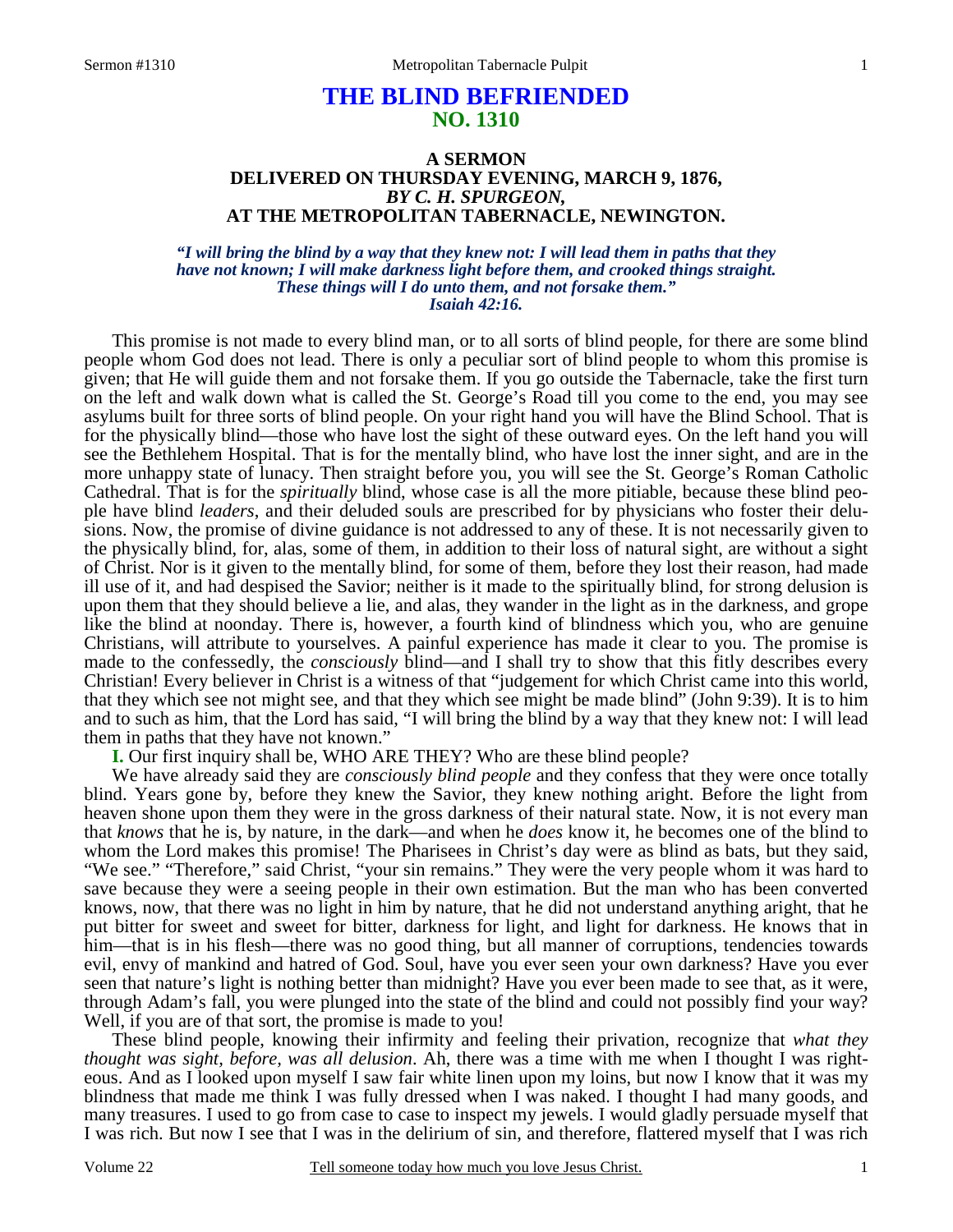when I was poor. I thought then, too, that I was happy. There was mirth and a frothy joy which I thought well worth the having. But now I call that joy, misery, which is sinful, and that mirth to be wretchedness, which is apart from God.

 Now our eyes are open to see that we did not see and to discover that it was all dark, and yet we thought it light! Phantoms passed before us—mere shapes of things that were not—but we counted these to be substantial realities. Dear hearer, have you discovered that those bright eyes of yours which you used to possess, which made you see such righteousness in yourself and such pleasure in sin, were, after all, blind eyes and that you did not see at all, but were duped and deluded, and under the witchcraft of Satan, fascinated by the world and beguiled by your own corrupt heart? Well, if it is so, you are one of those blind people who confess their blindness, to whom the promise is most graciously made.

 But I think I hear you say, "You are telling us rather of blindness that we used to be afflicted with than of one from which we are now suffering." Well, the figure will not run on all fours; we must use it, however, to set forth *the present truth* and this is as it ought to be used. Surely, the description, "blind," may well be applied to the Christian for this reason—*that now he does not expect to see that upon which he builds his hope*. All that he sees is nothing to him! That which is to him substantial and real is that which he believes. If you ask any believer what he rests his hope upon, he will tell you that it is upon an *unseen* Christ, "whom having not seen we love." He will tell you that there is a promise, "Blessed are they that have not seen, and yet have believed." And he has realized the sweetness of that word. He does not rest his confidence on a crucifix which he can see with his eyes, but on the Savior who is not here for He is risen, and ascended into heaven! He does not rest upon a *priest* whose voice he can hear—a man like himself—his confidence is in another priest who has gone within the veil and entered into glory! He depends no longer upon his own doings. These he can see, but what he sees of them makes him despondent. He dares not rest in his own works—he rests in the works of another who has gone up to the throne of God, and carried a matchless righteousness into Jehovah's presence. He will tell you that he does not even depend upon his own *feelings*—he is very conscious that they are fickle—they change like the weather. As one day we have a little bright sunshine, and perhaps, in an hour we have a hailstorm, and by-and-by are brought back to the very cold of winter, so is it with our feelings. Our experience is always varying and the man that knows himself aright dares not trust in his feelings, nor rely upon his experiences. No, he rests in the feelings of Him who sweat great drops of blood in the garden! His confidence is in the anguish of one who was exceedingly sorrowful, even unto death, and not in his own anguish. He rests in the death and resurrection—in the wounds and in the triumphs—not of himself in any respect, but of Christ, whom having not seen, he nevertheless trusts, and relies upon! Oh, it is a blessed thing to be thus blind, so that you cannot see any good in yourself, cannot see any good upon which you could rest—cannot discover, even in God's work apart from Christ—any foundation on which to build! You cannot find in heaven or earth any prop and pillar for the soul, except Jesus crucified. Ransack the universe and where others can see grounds of confidence these truly blind men are unable to see anything, and only say, "These we count dross and dung that we may win Christ and be found in Him, not having our own righteousness which is of the law, but the righteousness which is of God by faith." Oh, blessed blindness, never more to be able to see a solitary ray of hope except in Christ—never more to be able to find any confidence anywhere but in Him whom God the Father has set forth to be a propitiation for sin, through faith in His precious blood!

 Moreover, besides this, these blind people are *content not to see a great many things*. He that is blind in the blessed sense knows that there are many things which he cannot see and does not want to see. For instance, he cannot see into the future. He leaves others to say, "Today or tomorrow we will go into such a city, and continue there a year, and will buy and sell and get gain." This man is so wisely blind that he cannot presume to peer into tomorrow. He has been told to leave tomorrow with God, for "sufficient unto the day is the evil thereof." I know some of the Lord's people who look so far forward that they see a great deal too much for their own peace of mind. They catch a glimpse of trouble ahead and yet that trouble will never come. Some of them see dreadful disasters which never happen! I have known some good old people who were afraid that they should have to spend their last shilling and yet they left ample stores behind when they went home. I have known some who were afraid that they should live so long that they would be a nuisance to their friends, and yet their friends bewailed them when they, at last, fell asleep. I have known a Christian man dread what would happen if—and that, "if," was entirely his own conjuring up. Some are afraid to die and they feel a thousand deaths in fearing one! There will be no terrors to them in death! There was one who used to be always in bondage through fear of death—he died in his sleep and it would have been a good thing for him if he had been so blind that he could not see the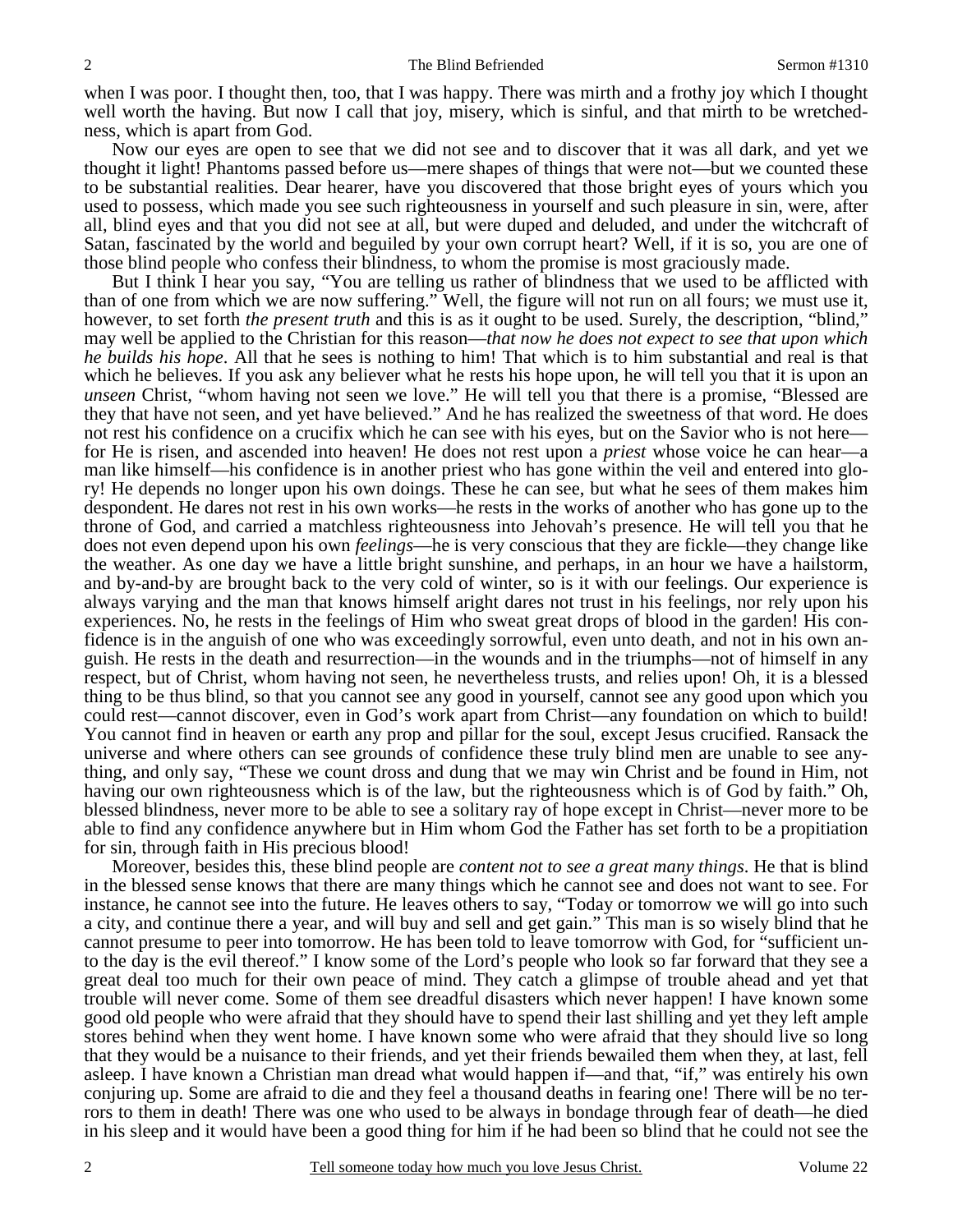#### Sermon #1310 The Blind Befriended

thing he dreaded. Oh, it is a happy thing not to be able to see the trouble which, if wisely appointed, is as wisely concealed, but to leave it all with God! You have enough to do to fight the battles of today. Permit me to repeat a figure which I have often used before. When Leonidas and the Spartans went into the narrow pass of Thermopylae, where their enemies could only come up one or two at a time, they kept the whole Persian host at bay. But, when afterwards they gave up in despair and rushed into the plain to fight the Persians, they soon fell. Now, if you will stand in the narrow pass of today and just meet your troubles as they come, single-handed, in the name of God Almighty, who is your defender, you will be sufficient for the evil as the evil will be sufficient for the day. But if you get to meddling with all the troubles that may come to pass between now and the next 12 months—you will soon compass yourselves about with perplexities and plunge yourselves into dismay! You had better let them alone. Be blind to the future. Be happily blind and plead the promise, "I will bring the blind by a way that they knew not."

 There are some other things, too, that these blind people know they cannot see. They are quite aware that if they open their eyes ever so wide they will never see clearly all the *deep secrets*, the profound mysteries of God's covenant. I know men who are wise in their own eyes and very well assured of their own intellects, who, while palpably ignorant of everything that is rational, are conscious that they know everything that is *spiritual*. Their acquaintance with theology is thoroughly exhaustive. They have learned, long ago, to count five, to reckon them at their fingers ends—one, two, three, four, five! These mystic fingers comprise all the doctrines of the gospel! They know them and they double up their fists at the mention of any of those five points—and they are ready to fight anybody about them. They are men of a great deal of wisdom—seeing men—but I think a man that gets a little nearer to God discovers that he does not know everything and he is quite clear that he can no more compass the whole of divine truth than he can hold the ocean in the hollow of his hand. I have long felt that I shall never understand where the two great truths of God of free agency and predestination meet. I believe them both—believe them with equal faith—but how to reconcile them, I no longer wish to know, because I do not think that God intends we *should* know! Oh, brothers and sisters, there is such a thing as *prying* when you ought to be *believing!* Such a thing as forever quibbling and needing to see where your faith has to acquiesce in being led blindfolded! And who would not wish to be blind, if the blind man's privilege is to be led by *God?* Who is not willing not to see, if, instead of seeing, which will always be fallible, there shall come guidance from God which is constantly infallible?

 Thus, you see, I have attempted to describe these blind people. I have not given a full description of them but I hope there are some of them here. They are people that feel their own weakness, their own lack of knowledge, their own *nothingness!* They are people that are willing to be led, willing to be guided. They are people that cannot see everything and do not *expect* to see everything, but are willing to walk by faith in the unseen God and to trust Jehovah where they cannot trace His footsteps.

**II.** Now let us consider THE PROMISE THAT IS MADE TO THEM. What shall be done for them?

Well, they have this pact of heaven for their solace—"I will bring the blind by a way that they knew not: I will lead them in paths that they have not known." Do you catch the idea? Do you discern the sense of this gracious undertaking? If so, you must be wonderfully struck with the condescending goodness of the Lord in that *He* offers to lead blind men! Certainly it is not an office generally sought! It is not one supposed to be attended with any great honor, but it is a very kindly office and one which any Christian may be right glad to render to his afflicted friend. But only think of God, Himself, coming and guiding the blind—leading His blind children. "I will bring them," said He. "I will guide them." So our first thought is that *God Himself will be the guide of His people when they feel their blindness*. He will not leave you to stumble and to grope your way, nor will He bid you depend upon your fellow Christian, who is as blind as yourself, but *He* will be your guide. Think of it! Omniscience shall bow itself to instruct your ignorance! Infinite power shall stoop that you may lean upon its shoulder! Boundless love shall deign without any degradation to take you by the hand and pick your pathway for you! And infinite patience shall continue to direct every step of your course till you are brought to heaven at last! As I said, just now, who would not be blind if he could have God for his guide? Oh, blessed weakness that links me to the strong! Oh, blessed poverty that gives me a lien upon Jehovah's wealth! Oh, blessed wretchedness that issues in beatitude and conducts me to the happiness and bliss of God! Beloved, as you think of your own blindness, be comforted because *He* sees. As you think of your own ignorance, be cheered because *He* knows. And as you comprehend your own aptness to stumble, be of good courage because *He* faints not, neither is weary! There is no searching of His understanding. God will be their guide.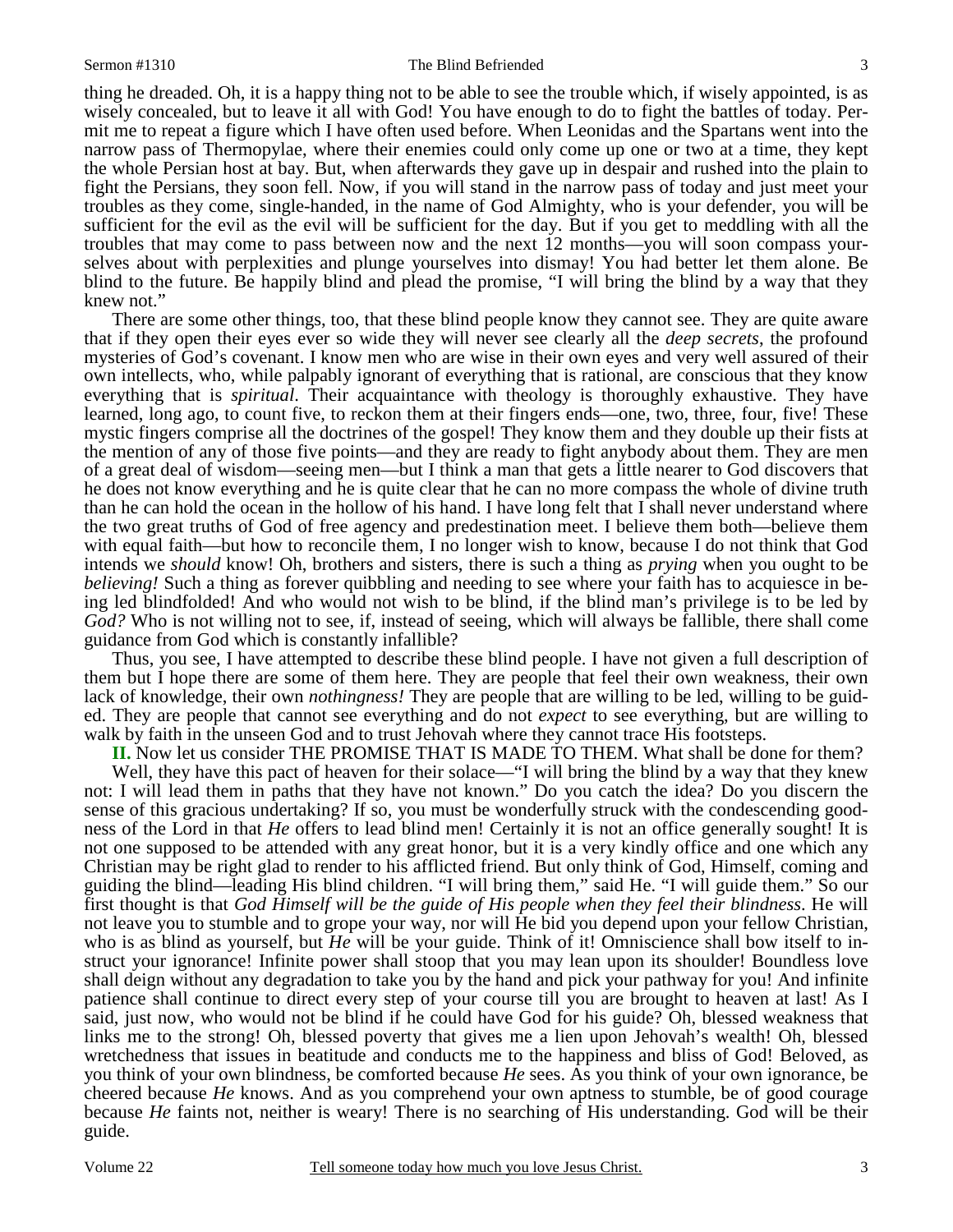And, being their guide, *He will lead them in ways they never went before*. The beauty of the promise appears in its special adaptation to meet *the* peculiar need—"I will bring the blind by a way that they knew not." Of course, when a blind man knows the way, he can almost go without a guide. Many of our friends afflicted with the loss of sight find their way, day by day, along the accustomed road. And there have been some that have been so expert, though blind, that they could go over 50 miles of country, or thread their way up and down the streets of a milkman's walk in town, serving at each customer's house without ever making a mistake. In fact, they have often acted as guides to others, but, then, it has always been along a way that they have known. And oh, brothers and sisters, there are many blind sinners here tonight who, I have no doubt, could guide others in the ways that they know! They could guide others in the way of the drunk, in the way of the licentious, in the way of the swearer! They know that way very well! I dare say they could guide young people into the way of infidelity—put a thousand horrible thoughts into their minds. But when the Lord takes such a man as that in hand, He does not lead him that way—He leads him in a way that he never went before! Oh, I remember being led by the divine hand down the dark lane of *repentance* with many a sigh and many a groan! I remember being led into the more pleasant way of *faith* by the same divine hand and brought to the Savior's feet. And since then I have not known the way, have not expected to know the way—for the way of grace that lies before us may be described as the Lord described the way of Israel in the wilderness—"You have not passed this way before." It is a *new* way—and when God undertakes to be our guide, it is all new! Is it not written, "Behold, I make all things new"? I hope that many of us know what it is to be led in a way we have not known. And I trust that others who do not know that, may breathe the prayer at once, "Lord, lead me in the way I have not known." Somebody said, the other night, that the way to heaven was very easily learned. It is the first turn to the right and keep on. Well, that is very good, but I have heard it described another way—out of self, into Christ—only one step and you are on the road to heaven! Out of self and into Christ. It is a way that you know not, but the Lord will lead you in it.

 Yet, although the way by which we go is a way that we know not, *we shall be led safely in it,* for it is not only said, "I will lead them," but, "I will *bring* them," which is more. You may lead a man and still he may be unable to follow you. You may be a good enough guide, but his legs may fail him. Happily the text says, "I will bring them," that is to say, "They will assuredly follow where I effectually lead." O believer, though you cannot see the way to heaven, trust implicitly in the Lord, your God, and you shall surely find your way there, for He that *leads* you will also *bring* you! There has never been a vessel which sailed with Christ as a convoy that was captured by the enemy! There was never a pilgrim who entrusted himself to Christ as a guide that lost his way and stumbled to destruction. Now, as of old, our Lord Jesus Christ can affirm, "Of all that You have given Me, I have lost none." He preserves His sheep. He keeps them, yes; unto eternal life does He preserve them. "Having loved His own which were in the world, He loved them unto the end." Blessed are they, then, who, having no sight of their own and being, themselves, unable to find their way, are trusting in Him who has promised that He will effectually lead and bring them home!

 Yes, and He will do this in the very narrowest ways, too, for the text says, "I will bring them by a way: I will lead them in paths." I suppose a way may be descriptive of the high road and the path may be like a track across the fields, over hedge and ditch, over stiles and down lanes, through the mire and through the slough. Be it, however, along a high road or among by-paths, the Lord will lead them. Oh, beloved, there are some very narrow ways in the Christian's pilgrimage! Do you not, sometimes, hear a sermon which makes you question whether you can truly be a child of God? What a narrow way it is! You thought, when the preacher discoursed the other day about free grace and dying love, what a glorious highway it was, and you were running along it! But now that he begins to preach about regeneration, the work of the Spirit, and its inward marks and evidences, you are afraid, you hesitate, you stand still and wonder whether you are traveling in the right direction! The road seems so narrow! Well, then, you must pray to your great guide, and say, "Lord, lead me in the paths that I have not known. If there is any very narrow place; something very stringent and searching, and testing, and trying—if there is some high attainment that I have not yet reached; if there is some sweet enjoyment I have not yet known, Lord, lead me there." You have the promise, the performance rests with Him—"I will lead them in paths which they have not known." So, you see, the blessing of the text is wrapped up in this—*you* are to be blind, and God is to be your guide! You are not to want to see, but you are to let Him see for you! You who feel yourselves incapacitated by infirmity are to be led by His unerring wisdom.

**III.** And this brings us, thirdly, to note WHAT SHALL COME OF IT. What shall come of it? Why, the Lord says, "I will make darkness light before them, and crooked things straight." Where are you,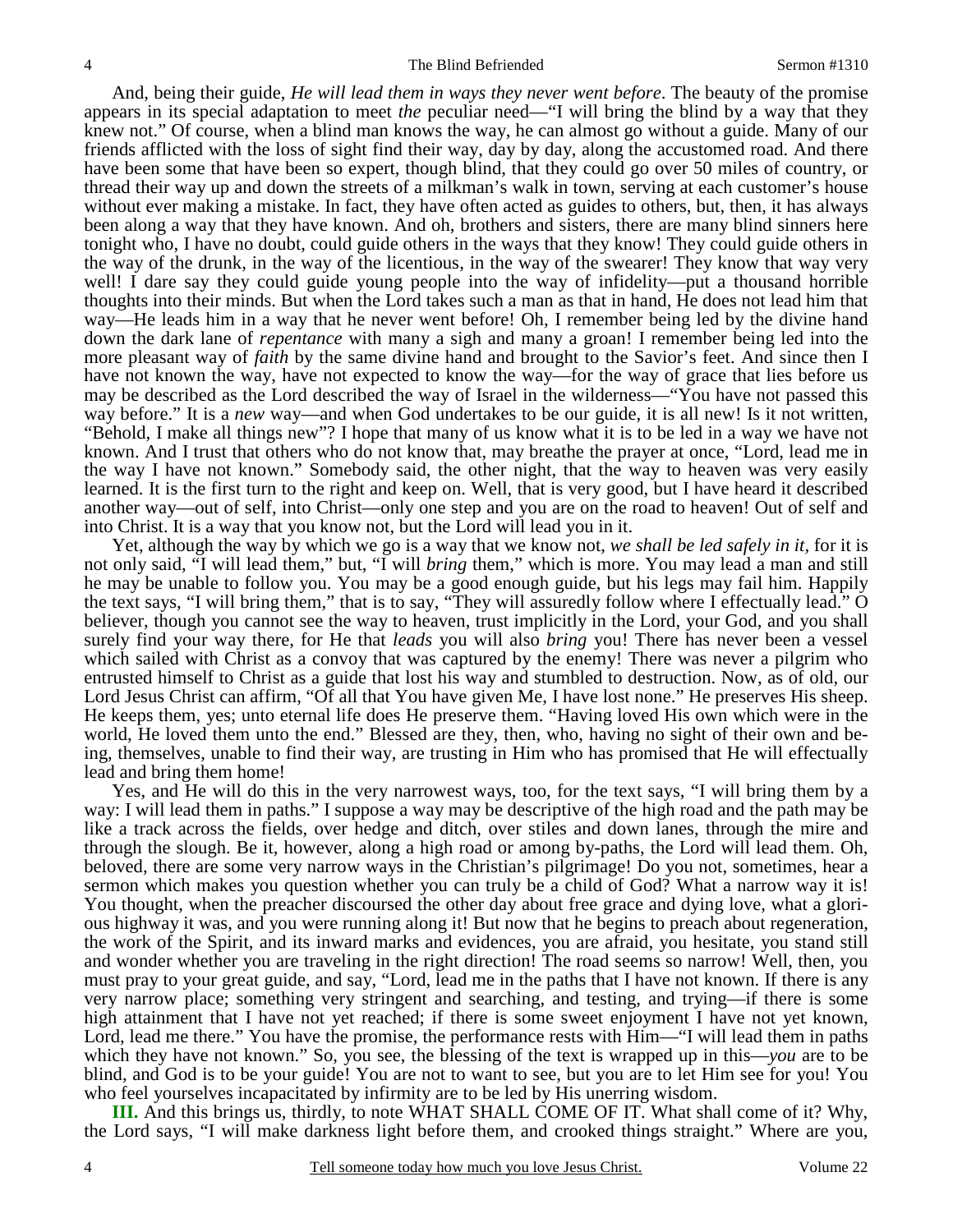brothers and sisters? Are you in a dilemma where everything is dark around you, where you see not your signs and where you feel no sweet tranquilizing assurance? Presuming that you are one of the blind truly blind—it will not make much difference to you! Do you not perceive that? Why, should you or I, who have sight of our natural eyes, want to read, it would be of little use when the sun has gone down. "Between the lights," as we say, there is a little wasted time—we cannot make out the letters. Well, now, a blind man is as well off, then, as he is in the middle of the day! When you happen to be in the dark you begin fretting and need a light. The blind man does not need a light—he is just as well without a light as with one. Thus it is a great mercy when God has so far enabled you to be blind—so little needing to see—that when it is all dark around you, you are just as happy as when it is all bright around you—because when it was bright you did not walk by sight—and now it is dark you do not need to walk by sight, either! Oh, blessed is the secret art of living by faith, for as you turn to God in days of happiness and trust Him, so you likewise turn to Him in days of sorrow and distress. In trial or in triumph you still trust Him! It is a dangerous thing to begin to draw your happiness from your circumstances. Thereby you will weaken yourself, for once having drawn happiness from prosperous circumstances, you will, with equal ease, draw unhappiness from adverse circumstances. But if the Lord has taught you not to live according to the sight of the eyes at all, but to rejoice in the Lord always, then you will be prepared to enjoy the same calm, the same peace and the same happiness whatever the circumstances. It was a glorious speech of Job when he said, "Though He slays me, yet will I trust in Him." Was it not as much as to say, "I do not trust in Him because He gave me the camels, gave me the gold, and silver, and the sheep and oxen; I do not trust Him for them, though I am glad and thankful, and I do not trust Him because of the earrings of gold, and because of the respect I had when I sat in the gate among the citizens; but I trust Him, let Him do what He likes. If He shall take all away, till there is nothing left, and afflicts me till I scrape my sores with a potsherd, I will not relax my trust in Him. And since I never did trust in my substance, or my health, though He goes farther, still, and slays me, yet will I trust in Him." Say, then, dear friends, is it not a sweet contentment that does not need to see? To be delivered from regret and repining, knowing that He makes darkness light before us, and why?—Because it is as light in the dark as at any other time, and as safe to those who cease to walk with the eyes, and only walk by faith!

 Nor is this all the meaning we may extract out of this gracious promise. If, my dear brothers and sisters, you are surrounded by the darkness of trouble, trust in God and the trouble will vanish. I do not say that the *cause* of the trouble will vanish. Perhaps you will have to bear with that—but the trouble, itself, will cease to trouble you. It will not touch your heart any longer, and very likely the trouble, itself, may go, and the cause of it may go, too, for when the Lord brings His people to be resigned to what they have to endure, He frequently does not call them to endure it any longer. If you are in trouble, I can recommend to you, by experience, to be resigned. I have not as long an experience as some of the friends with gray hairs and bald heads before me, but I believe that they cannot contradict me when I say that He is a faithful God. At any rate, of this I can speak confidently—

*"When trouble, like a gloomy cloud, Has gathered thick and thundered loud, He, near my soul, has always stood; His loving-kindness, O how good!"* 

Thus the light of His countenance has chased away the darkness of my trouble.

 And are you in the dark, child of God, through a sense of sin? Some of our friends, you know, get up so high in the scale of perfection that they never have any folly or negligence to bemoan. Most of us ordinary people are afflicted, every now and then, with such heart-searchings and such inward conflicts that we walk in darkness and see no light. Somehow I think the Bible was written for people like we, rather than for our fine brethren, for it rather abounds in the details of such experiences! Should it ever be my lot to get rid of all conflicts and all darkness, I shall be able to dispense with a great part of the Book of Psalms. In fact, I do not know that I should need anything particular except Solomon's Song, and I am afraid I could hardly get on with that, for even the spouse had to seek her Lord in the dark and was unable to find Him, sometimes, when she had been unwary or remiss. But, oh, if you are dejected by reason of darkness, dismayed with a sense of sin, or distressed through soul-trouble, trust in your Lord and you shall find ready relief!—

> *"When we in darkness walk, Nor feel the heavenly flame; Then is the time to trust our God, And rest upon His name. And when your eye of faith is dim,*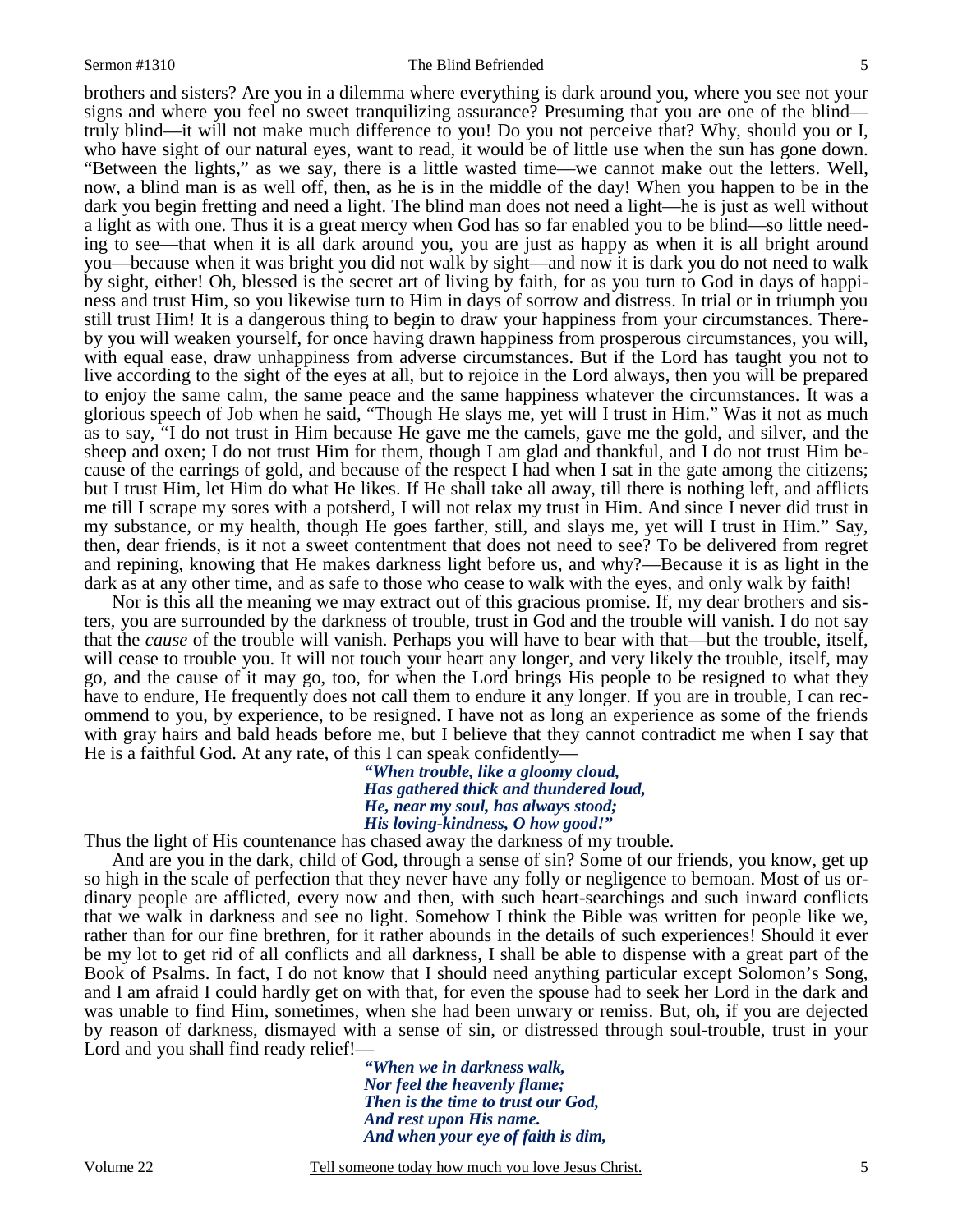### *Still trust in Jesus, sink or swim; Still at His footstool bow the knee, And Israel's God your peace shall be."*

He will make the darkness light before you, whatever other sort of darkness may happen to befall you. Only be as the blind man who does not need to see—just leave it all to Jesus—trust in His dear name and He will make the darkness light before you.

 And as we are delivered out of darkness, *so shall we be rescued out of difficulty*. "I will make crooked things straight." And God can make crooked things straight! Who among us has not got some crooked thing or other to deal with? As they say that there is a skeleton, somewhere, in every house, so there is a crook in every lot, and none can make straight what God has made crooked! Awkward embarrassments and anxious perplexities full often drive us to our wit's end until we do not know which way to turn! To the right hand shall I go, or to the left? Both seem equally blocked up! Shall I go forward, or shall I go backward? Both ways seem equally hazardous! The judgment has lost chart and compass. And sometimes a child of God really does not know what he ought to choose. He seems to be in a maze and he has not a clue. The road goes in and out, backwards and forwards like a map of the wanderings of the children of Israel in the wilderness. "There," he asks, "what shall I do? "Well, dear brothers and sisters, the best thing to do in such a case as that is to do nothing at all, but just to trust in the Lord! There is more wisdom in a quarter of an hour's prayer than there is in a quarter of a year's consultation with friends. Oftentimes when we have sought counsel of the living God, He has befriended us. When we have left things with Him, we have always gone wisely. Oh, how He can make the most crooked thing that ever did happen suddenly turn out to be the very straightest thing that ever occurred for our welfare! I know that sometimes I have puzzled my head about some difficulty in my Master's service—asked opinions of lots of people, like a stupid—and I have gone home with my head aching in deeper uncertainty than ever what to do. And I have never discovered how to unravel a knotty point by my own ingenuity—but I have always found that when I, at last, bend my knees, by His grace, and say, "heavenly Father, it is rather Your business than mine. It is quite beyond me and I now leave it in Your hands to guide me." And when I have just put it up on the shelf and said, "I will never take it down again whatever happens," it has gone all right. If I had maneuvered to manage it for myself it would have gone wrong enough. You are often, dear friends, busy in doing yourself a mischief when eager to do the right thing. You do the wrong thing, after all, as though there were a fatality about it. "Stand still and see the salvation of God"; full often a hard lesson to learn, and especially to impetuous spirits, as some of us are, but when it is learned, if we continue to practice it, we shall find it the way of wisdom. Now, my dear sister, do not fall in too hastily with that proposal which has been made to you. Think it over first. Pray about it. Just stop. You may get yourself into a world of trouble. Young man, it certainly looks as if a very fine opening was presented before you, but mind what you are doing! There is a fine opening for flies into many a spider's web—and they would be glad to find an opening for getting out again! Just stop awhile. Stand still and give reflection time to whisper in your ear. Do not delude yourself with flattering visions. Confess that the eyes of your understanding are dark and blind. Let the Lord guide you! Do not have an eye to your own advantage; do not have an eye to the opinion of this world. Seek first the kingdom of God and His righteousness, and all things will go well with you. Ah, they will call you such a fool not to jump at that chance of commencing trade with a man who you know is no Christian. But you are told not to be unequally yoked together with an unbeliever. Therefore, do not disobey your Master's command, I pray you! Just back out of it and give yourself up to be led and guided by the Lord Jesus Christ, Himself, and you will go right enough. Here is one of the benefits of being blind in this sense, and this is what shall come of it.

**IV.** And now, lastly, WHAT WILL BE THE END OF IT? Why the end of it will be, if you can see nothing, if you are blind and yield yourself to the Lord to lead you—leaving all that concerns you to His counsel and His care, your life will be strewn with His mercies—fulfilled promises! "These things will I do unto them." And you shall have a life of everlasting love, for He adds, "And not forsake them." You shall find God present with you as long as you live!

 Never does a child of God venture everything by faith but the venture answers! You that speculate— I have no doubt that you find that your speculations are as often bad as good. But if you risk everything apparently in your confidence in God, it is no speculation—it is a certainty! He will not fail you! I was greatly refreshed, yesterday, by what you may think to be a very small thing, but it was not small to God. I was turning over our church books and I came to the year 1861, and somewhere in January there is the record—"This church requires £4,000 in order to pay for the new Tabernacle, and we, the under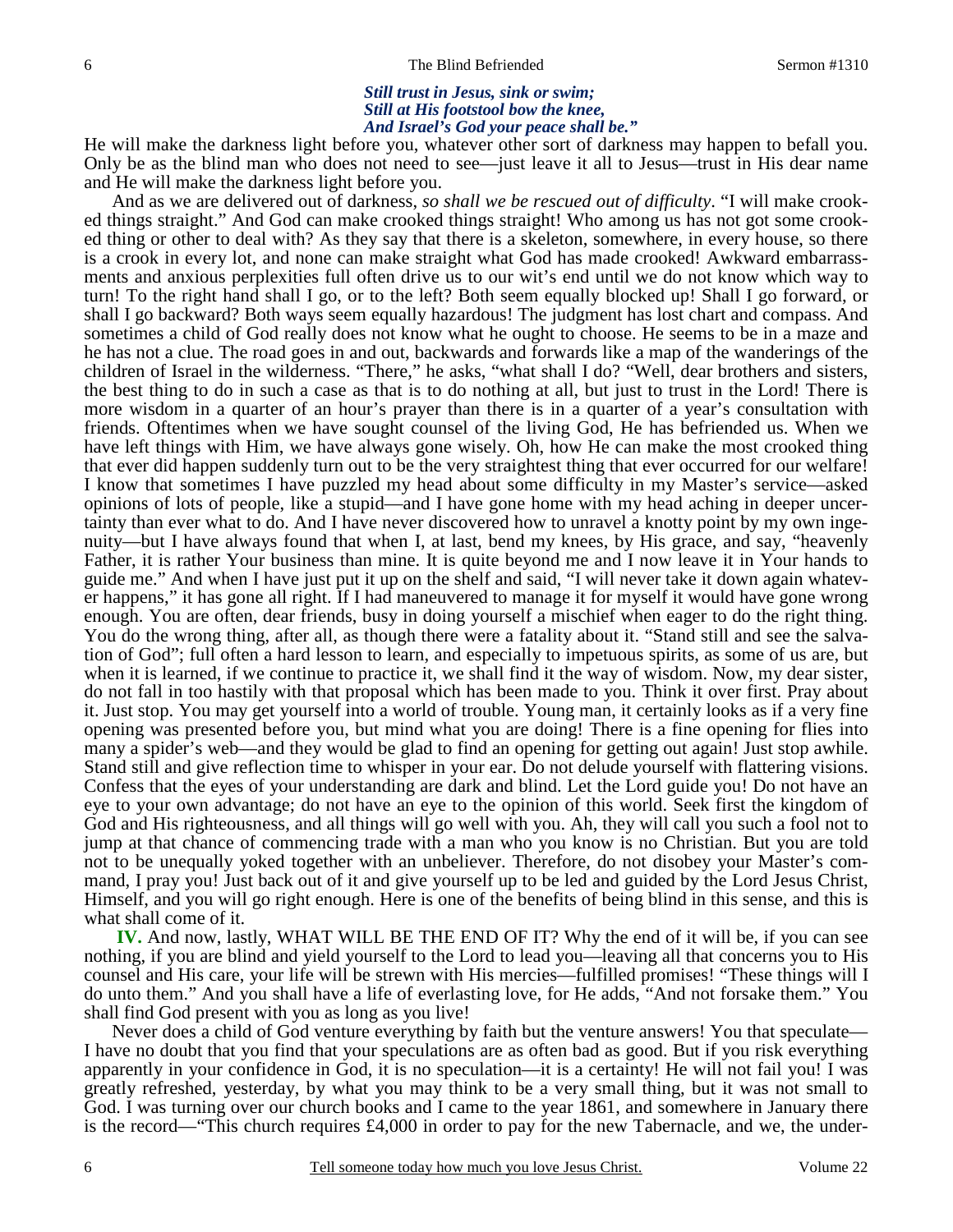signed, not knowing where it will come from, fully believe in our heavenly Father that He will send it all to us in the proper time, as witness our hands." And there stands, subscribed, my hand and the hands of my deacons, and the hands of my elders, and the hands of a great many Christian women among us. Well, I was pleased to see that we had thus put our confidence in God. There were one or two names down there of very prudent brothers and sisters, and I remember at the time I saw them sign it, I was rather surprised, because they had been doubting most of the time whether we should ever get the money—but they signed their names! A month or two afterwards—say two months—there is this recorded— "I, Charles Haddon Spurgeon, who am less than the least of all saints, set to my seal that God is true, for He has supplied us with all this £4,000." And then follows a fresh minute like this, "We, the undersigned, hereby declare our confidence in Almighty God who has done to us according to our faith, and sent us, even before the time when we needed it, all that was needed. We are ashamed of ourselves to think that we ever had a doubt, and we pray that we may always confide in Him in all things from now on and forever." And then there is a long list of signatures. Some of the names down there are those of people whom I can see now. You put your names down there thanking God that faith was honored. Well, brothers and sisters, we have had a good many times to do something like that for large amounts, as a church, but has the Lord ever failed us yet? Never! And He never will! And you may depend upon it that in your business, in your household affairs, in your spiritual struggles, if you will trust God, He will be as good as your trust and better! You will never be able to say, "I rested in Him, and was ashamed; I trusted in Him, and I found His promise fail." Mind, you must have a promise to rest on. You must not go and ask the Lord for every whim you like to get into your heads. But, if He has promised it to you and you can plead a promise, and it is for His glory and you know it is, then see if ever He will run back! Search this book, given by inspiration, and see whether ever a promise of His did fail. Turn, then, to your own lives, by strange experience led, and answer this question: Has He ever been a wilderness unto you? Has He ever been a dry well, or a cloud that mocked you and yielded you no rain? You have trusted in men and you have met your reward, for, "Cursed is he that trusts in man, and makes flesh his arm." But when you have trusted in God, have you not met a very different reward? And can you not say, "Blessed is the man who trusts in the Lord, and whose hope the Lord is"? There, you see, you have got this—"These things will I do unto you." If you can just trust, the promise will be fulfilled!

 Then the last clause of the text is peculiarly inspiriting: "*And not forsake them*.*"* "And not forsake them." This is no vain tautology. I think that the Lord's people are subject, at times, to a sudden fluttering of heart, a nervous depression of spirits and a great trembling just when their faith has been in the fullest exercise and the goodness of God has been most conspicuously displayed to them. And I do believe that this little sentence is intended to be at once a powerful tonic and an efficacious sedative. Why is it used? Did it arise from weariness of the flesh in the case of Elijah? You remember how he showed his zeal for the Lord of hosts on Mount Carmel? You remember how vehemently he contended with the prophets of Baal—how signally his prayer was answered when the fire of the Lord fell and consumed the burnt sacrifice and the wood and the stones and the dust—and licked up the water that was in the trench? You remember how he brought down the prophets of Baal to the brook Kishon and slew them there? And you remember how soon, afterwards, he went a day's journey in the wilderness, sat down under a juniper tree, requested that he might die and said, "It is enough. Now, O Lord, take away my life, for I am not better than my fathers"? He had much fear, but there was no danger that the Lord would forsake him. Or it may be that this strange terror is the reaction and result after intense excitement. David had been again and again delivered out of the hands of Saul and had heard his old enemy acknowledge that he had sinned and played the fool and erred exceedingly. Yet he went on his way and said in his heart, "I shall now perish one day by the hand of Saul!" But was he forsaken of God? Had he any real cause to suspect such a climax to the Lord's dealings with him? Far from it!

 I do not know, but I am prone to attribute this fear, sometimes, to the infirmity of age—when decay creeps over the mortal frame and the soul sympathizes with the weakness of the flesh. The Psalmist, as I have already intimated, touches all the keys of human passion and all the moods to which believers are subject. Certainly his faith was in full vigor when he said, "*I will go in the strength of the Lord God. I will make mention of Your righteousness, even of Yours only*." Nor could his gratitude have been at fault when he reviews his life from childhood to advanced years, saying, "*O God, You have taught me from my youth, and up to now have I declared Your wondrous works*!" But you can never forget the impassioned prayer that followed, "Now, ALSO, WHEN I AM OLD AND GRAY-HEADED, O GOD, FOR-SAKE ME NOT!" Just ring this bell once or twice, this silver, this delicious silver bell—"These things will I do unto them, and not forsake them." They will yet get into trouble. Their friends will desert them